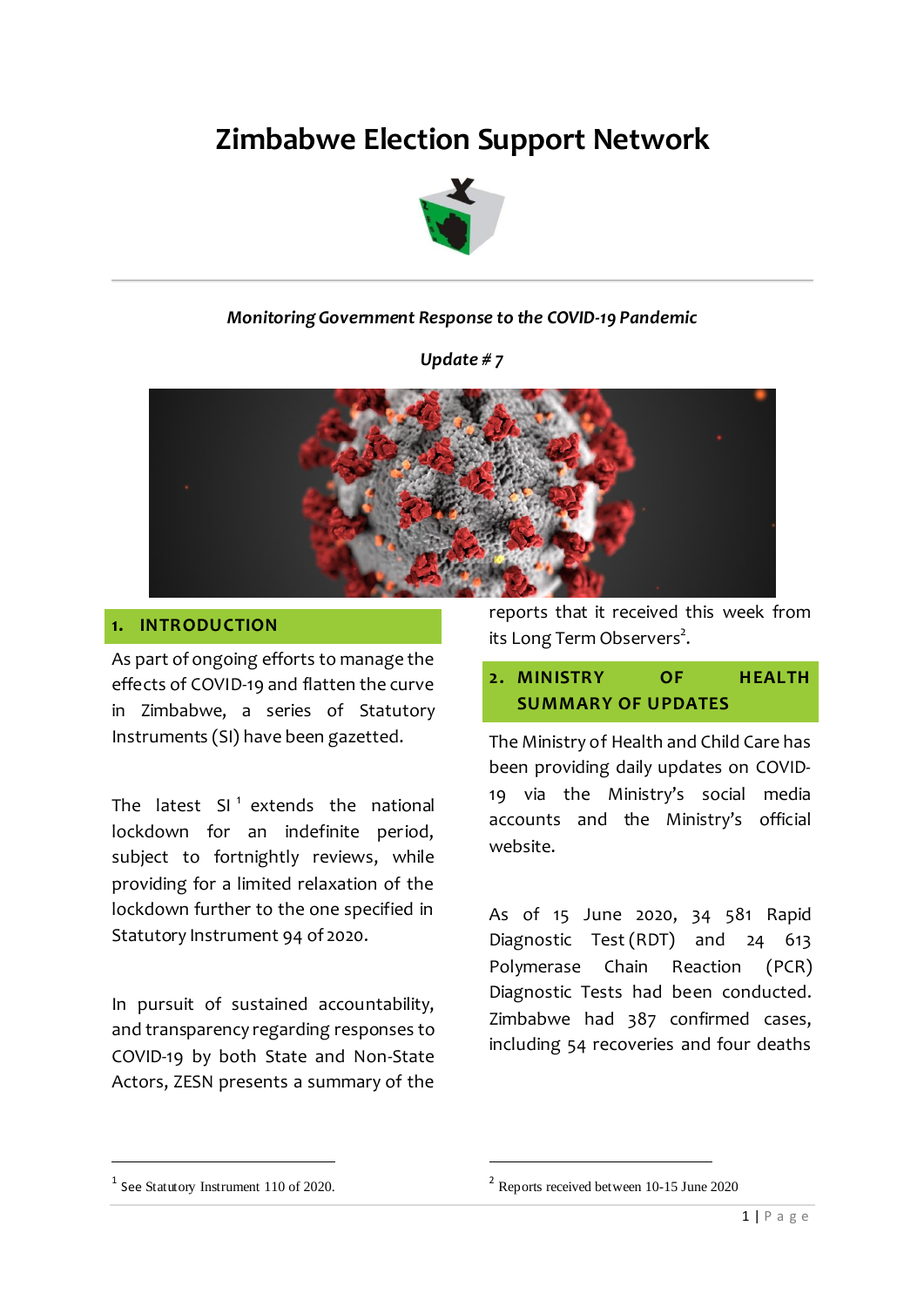since the onset of the outbreak of the virus on 20 March 2020 $^3$ .

#### **3. SUMMARY OF FINDINGS**

This update is informed by reports from ZESN's Long Term Observers resident in the 210 National Assembly Constituencies. A summary of the issues raised by the observer reports are highlighted below:

**3.1 LIVELIHOOD ISSUES** 



The demolition of structures that were built without the requisite council approvals has exacerbated the plight of those who operate in the informal sector. Running battles between vendors and municipal police have been reported in Saint Marys in Chitungwiza as vendors continue to sell their wares in places that are not designated for that purpose.

In Mbire reports are that more people who used to work in the informal sector have joined the illegal gold panning activities, which for them is an easy way or earning a living while they wait for the

https://twitter.com/MoHCCZim/status/127259548547638 8870/photo/1

 $\overline{a}$ 3 lifting of lockdown measures to allow them to resume operations in the informal sector.

Unregistered public transporters are reported to be increasing with some operating during the early hours of the day and in the evening to evade police who usually mount roadblocks along major highways. This week such reports came from the Mhondoro-Ngezi and Goromonzi West LTOs.

In light of the difficulties highlighted above, ZESN received a troubling report that in Chegutu West, it is alleged that, ZANU-PF party distributed Government Youth Funds to some of its youthful party members. The money was transferred using mobile money platforms to enable the youths to start income generating projects.



In response to the dire need for food aid by a significant number of both rural and urban citizens, government, through the department of Social Welfare is distributing food to those in need. In addition Non-Governmental Organisations, churches and other philanthropists were reported to be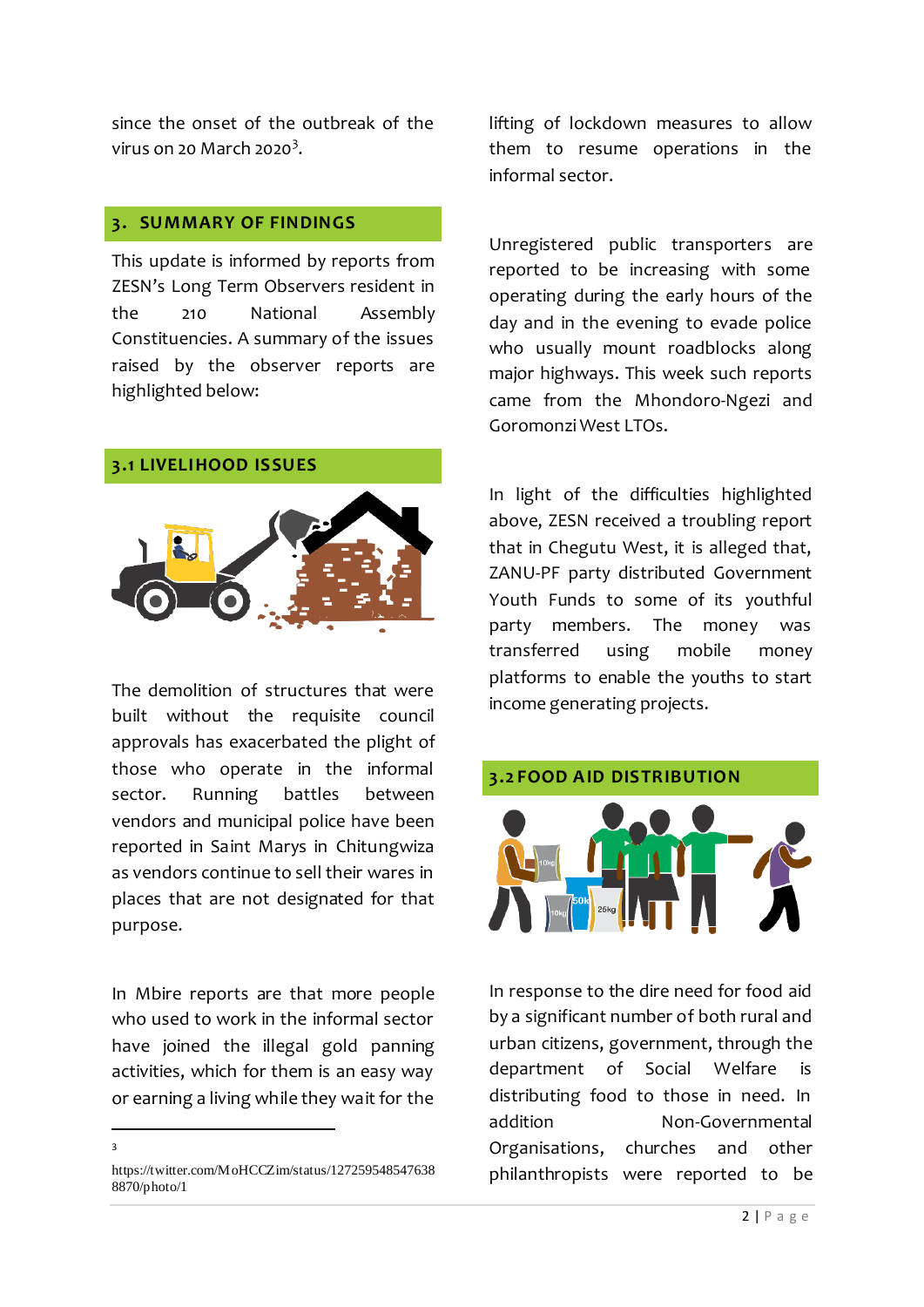distributing food hampers to the most vulnerable citizens in the country, especially the elderly and persons living with disabilities.

The department of social welfare was reported to have distributed food to elderly and other vulnerable groups in Chipinge central at Garahwa, Chinyamukwakwa, Marega primary schools. While in Chivi Central, food distribution was done by the department at Chivi Rural District Hospital and Nyamakwa business centre. World Vision was reported to have distributed food in Mbire's wards 8, 9, 12, and 13. World vision also conducted civic awareness in COVID-19 prevention strategies in the same wards.



Reports of violation of this and other health guidelines continue to be received from LTOs resident in the country's 10 provinces especially in instances where people are gathered at funeral wakes, queues at retail outlets selling basic commodities that may be scarce, and boreholes in places where portable water is not readily available.

In Mbizo there was a report of a funeral wake where over 200 mourners congregated. Very few of the mourners wore masks or observed social distancing at the funeral. In Kwekwe Central there were over 100 people in a queue where subsidised mealie meal was sold.

In Luveve commuters congregating at undesignated pick-up points were also posing a health hazard to other members of the public. The public transport buses provided by the government are not adequate hence the numbers of commuters is exceeding the stipulated 50 people limit set by the government during peak traveling hours.

# **4. ELECTIONS IN THE AGE OF COVID-19**

This week ZESN will be hosting a webinar entitled "Contextualising the Implications of Constitutional Amendment Bill No.2 on Zimbabwe's Electoral Democracy.

ZESN through its network mobilised people throughout the country to participate in the public hearings. Awareness raising efforts included simplifying the proposed amendments and translating them into vernacular languages, preparing a paper outlining ZESN's position on the proposed amendments<sup>4</sup>. A video skit<sup>5</sup> and several

1

<sup>4</sup> [https://www.zesn.org.zw/wp-](https://www.zesn.org.zw/wp-content/uploads/2020/06/amendment-report.pdf)

[content/uploads/2020/06/amendment-report.pdf](https://www.zesn.org.zw/wp-content/uploads/2020/06/amendment-report.pdf) 5

[https://www.facebook.com/Madambosstv/videos](https://www.facebook.com/Madambosstv/videos/266578914654790/UzpfSTE4MzI1NjE2NTA1NzYzMToyOTQwMzkzNTM5MzQzODY2/)